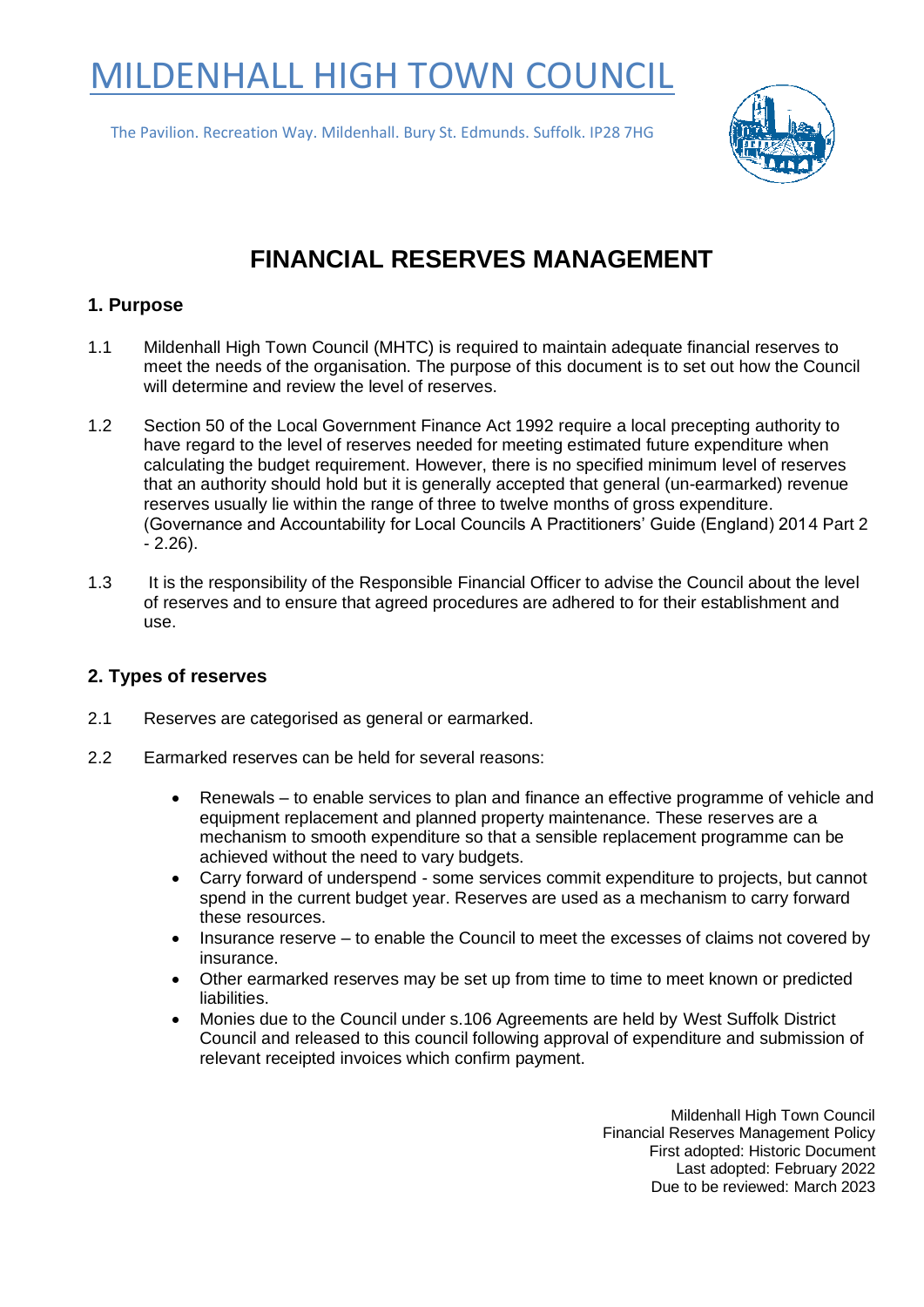2.3 General reserves are funds which do not have any restrictions as to their use. These reserves can be used to smooth the impact of uneven cash flows, offset the budget requirement if necessary or can be held in case of unexpected events or emergencies.

#### **3. Earmarked reserves**

- 3.1 Earmarked reserves will be established on a "needs" basis, in line with anticipated requirements.
- 3.2 Any decision to set up a reserve must be given by the Council.
- 3.3 Expenditure from reserves can only be authorised by the Council.
- 3.4 Reserves should not be held to fund ongoing expenditure. This would be unsustainable as at some point, the reserves would be exhausted. To the extent that reserves are used to meet short term funding gaps, it must be resolved that they must be replenished in the following year. However, earmarked reserves that have been used to meet a specific liability would not need to be replenished, having served the purpose for which they were originally established.
- 3.5 All earmarked reserves are recorded on a central schedule held by the Responsible Financial Officer and lists the various earmarked reserves and the purpose for which they are held.
- 3.6 The Council's Financial Risk Assessment is considered within the budgeting procedure and year end accounting procedures and identifies planned and unplanned expenditure items and thereby indicates an appropriate level of reserves.

#### **4. General Reserves**

- 4.1 The level of general reserves is a matter of judgement and so this document does not attempt to prescribe a blanket level. The primary means of accumulating general reserves will be through an allocation from the annual budget. This will be in addition to any amounts needed to replenish reserves that have been consumed in the previous year.
- 4.2 Setting the level of general reserves is one of several related decisions in the formulation of the medium term financial strategy and the annual budget. The Council must accumulate and maintain sufficient working balances to cover the key risks it faces, as expressed in its Financial Risk Assessment.
- 4.3 If in extreme circumstances general reserves were exhausted due to major unforeseen spending pressures within a particular financial year, the Council would be able to draw down from its earmarked reserves to provide short-term resources.
- 4.4 Even at times when extreme pressure is put on the Council's finances the Council must keep a minimum balance sufficient to pay one month's salaries to staff in general reserves at all times.

## **5. Opportunity cost of holding reserves**

- 5.1 In addition to allowing the Council to manage unforeseen financial pressures and plan for known or predicted liabilities, there is a benefit to holding reserves in terms of the interest earned on funds which are not utilised. This investment income is fed into the budget strategy.
- 5.2 However, there is an "opportunity cost" of holding funds in reserves, in that these funds cannot then be spent on anything else. As an example, if these funds were used to repay debt the

Mildenhall High Town Council Financial Reserves Management Policy First adopted: Historic Document Last adopted: February 2022 Due to be reviewed: March 2023